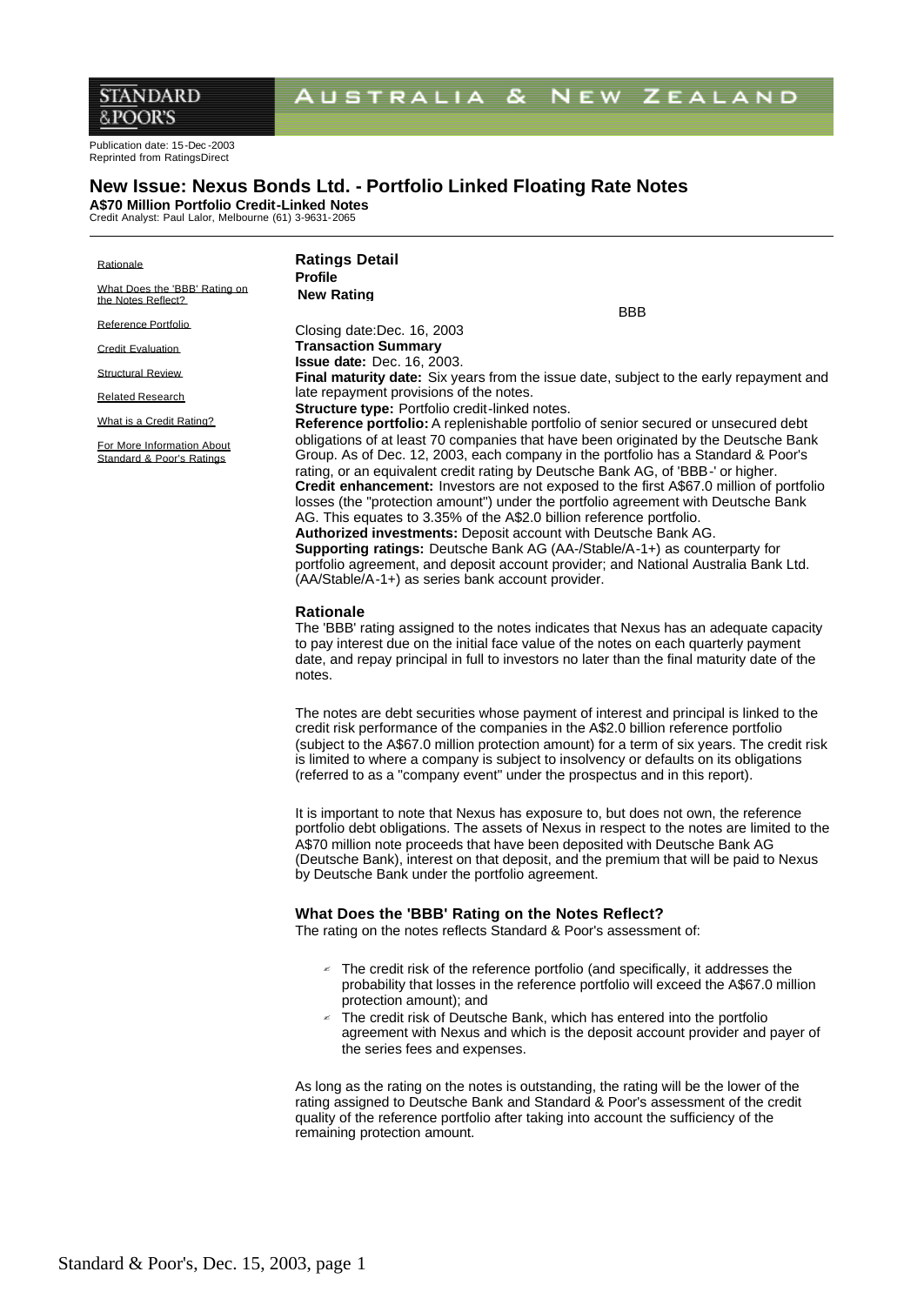# **Reference Portfolio**

#### **Criteria for Inclusion in Initial Reference Portfolio**

Subject to the first loss protection amount, investors are exposed to the credit performance of the senior secured and unsecured borrowed money obligations (senior debt) of companies in the reference portfolio.

The reference companies represent the obligors of specifically selected senior debt obligations originated by the Deutsche Bank Group (obligations include corporate loans, syndicated loans, revolving credit facilities, letters of credit, and guarantees). Because all companies in the reference portfolio have entered into senior secured and unsecured debt arrangements with Deutsche Bank, all company debt has been rated by the bank's internal rating system. Standard & Poor's, in conducting its rating analysis of the notes, has mapped Deutsche Bank's internal credit rating scale to its own corporate issuer credit ratings. Based on this mapping, Standard & Poor's uses the equivalent Deutsche Bank internal credit rating for any company not rated by it in its rating analyses. All companies in the reference portfolio, at the time of inclusion, have either a Standard & Poor's rating of 'BBB-' or higher, or a Deutsche Bank rating with an equivalent Standard & Poor's rating ("Standard & Poor's equivalent rating") of 'BBB-' or higher. At least 40% of the companies are directly rated by Standard & Poor's. Criteria applying to the initial reference portfolio are shown in table 1.

| Table 1 - Initial Reference Portfolio Criteria                                                         |        |  |
|--------------------------------------------------------------------------------------------------------|--------|--|
| Portfolio size (bils. A\$)                                                                             | 2.0    |  |
| Min. no. of companies                                                                                  | 70     |  |
| Max. remaining weighted avg. maturity of portfolio (yrs.)                                              | 3.0    |  |
| Min. % of portfolio with a public rating by Standard & Poor's                                          | 40.0   |  |
| Min. Standard & Poor's or Standard & Poor's equivalent rating (for initial portfolio)                  | 'BBB-  |  |
| Min. Standard & Poor's sovereign long-term foreign currency rating                                     | 'A - ' |  |
| Max. % of portfolio balance to each of following:                                                      |        |  |
| With Standard & Poor's sovereign long-term foreign currency rating below 'AA-'                         | 6.0    |  |
| Individual countries with Standard & Poor's sovereign long-term foreign currency<br>rating below 'AA-' | 3.0    |  |
| Each reference obligor (with Standard & Poor's equivalent rating of 'BBB' or higher)                   | 1.65   |  |
| Each reference obligor (with Standard & Poor's equivalent rating of 'BBB-')                            | 1.5    |  |
| Largest industry group*                                                                                | 12.0   |  |
| Second-largest industry group                                                                          | 12.0   |  |
| Third-largest Standard & Poor's industry group                                                         | 10.0   |  |
| Each of all other Standard & Poor's industry groups                                                    | 8.0    |  |
| Americas (including Bermuda)                                                                           | 45.0   |  |
| Europe                                                                                                 | 65.0   |  |
| Australia and New Zealand                                                                              | 20.0   |  |
| Asia                                                                                                   | 6.0    |  |
| *Industry classifications are based on Standard & Poor's industry groups for CDO ratings.              |        |  |

As at Dec. 12, 2003, the initial reference portfolio of A\$2.0 billion comprised 117 different reference companies with relative weights up to a maximum of 1.5%. The companies, while not identified by name in this report or the prospectus because of banking confidentiality and privacy conditions, are diversified by Standard & Poor's industry group (see table 2) and by geography (see table 3). The distribution of Standard & Poor's ratings and equivalent ratings in the initial reference portfolio is shown in table 4.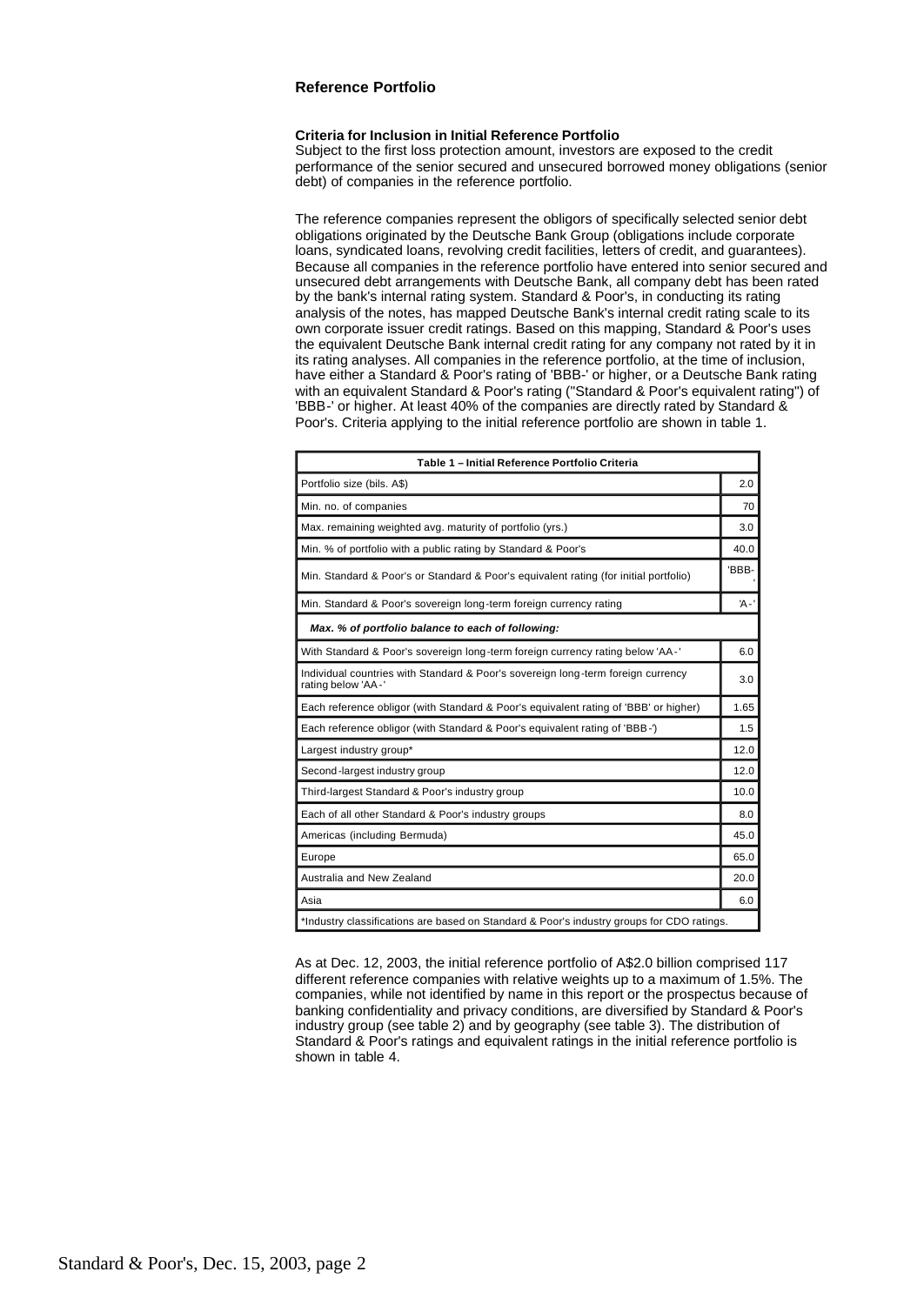| Table 2 - Initial Portfolio Distribution by Standard & Poor's Industry Group |                    |                         |  |  |
|------------------------------------------------------------------------------|--------------------|-------------------------|--|--|
| <b>Industry name</b>                                                         | Value exposure (%) | Cumulative exposure (%) |  |  |
| <b>Financial intermediaries</b>                                              | 10.3               | 10.3                    |  |  |
| Business equipment and services                                              | 7.9                | 18.2                    |  |  |
| Food products                                                                | 6.9                | 25.1                    |  |  |
| <b>Utilities</b>                                                             | 6.4                | 31.5                    |  |  |
| Chemical/plastics                                                            | 6.3                | 37.8                    |  |  |
| Industrial equipment                                                         | 6.2                | 44.0                    |  |  |
| Automotive                                                                   | 5.5                | 49.6                    |  |  |
| Building and development                                                     | 5.1                | 54.7                    |  |  |
| Retailers (except food and drug)                                             | 4.8                | 59.5                    |  |  |
| Insurance                                                                    | 4.5                | 64.0                    |  |  |
| Electronics/electric                                                         | 3.8                | 67.8                    |  |  |
| Air transport                                                                | 2.8                | 70.6                    |  |  |
| Forest products                                                              | 2.7                | 73.4                    |  |  |
| Nonferrous metals/minerals                                                   | 2.6                | 76.0                    |  |  |
| Drugs                                                                        | 2.6                | 78.6                    |  |  |
| Publishing                                                                   | 2.4                | 80.9                    |  |  |
| <b>Equipment leasing</b>                                                     | 2.3                | 83.2                    |  |  |
| Other                                                                        | 1.5                | 84.7                    |  |  |
| Aerospace and defense                                                        | 1.5                | 86.2                    |  |  |
| Beverage and tobacco                                                         | 1.5                | 87.7                    |  |  |
| Food/drug retailers                                                          | 1.5                | 89.2                    |  |  |
| Food service                                                                 | 1.5                | 90.7                    |  |  |
| Health care                                                                  | 1.5                | 92.2                    |  |  |
| Leisure goods/activities/movies                                              | 1.5                | 93.7                    |  |  |
| <b>Steel</b>                                                                 | 1.5                | 95.2                    |  |  |
| Oil and gas                                                                  | 1.2                | 96.5                    |  |  |
| Brokers/dealers/investment houses                                            | 1.1                | 97.5                    |  |  |
| Clothing/textiles                                                            | 1.0                | 98.6                    |  |  |
| <b>Rail industries</b>                                                       | 0.8                | 99.3                    |  |  |
| Surface transport                                                            | 0.7                | 100.0                   |  |  |
| Total                                                                        | 100                |                         |  |  |

| Table 3 - Initial Portfolio Distribution by Country |                    |                         |  |  |
|-----------------------------------------------------|--------------------|-------------------------|--|--|
| Country                                             | Value exposure (%) | Cumulative exposure (%) |  |  |
| <b>United States</b>                                | 25.0               | 25.0                    |  |  |
| <b>Great Britain</b>                                | 20.0               | 45.0                    |  |  |
| Germany                                             | 11.0               | 56.0                    |  |  |
| France                                              | 7.0                | 63.0                    |  |  |
| Australia                                           | 6.6                | 69.6                    |  |  |
| Netherlands                                         | 5.8                | 75.5                    |  |  |
| Switzerland                                         | 5.6                | 81.1                    |  |  |
| Canada                                              | 3.7                | 84.7                    |  |  |
| Denmark                                             | 3.0                | 87.7                    |  |  |
| Norway                                              | 2.5                | 90.2                    |  |  |
| Sweden                                              | 2.5                | 92.7                    |  |  |
| Spain                                               | 2.0                | 94.7                    |  |  |
| Finland                                             | 1.5                | 96.2                    |  |  |
| Belgium                                             | 1.4                | 97.6                    |  |  |
| New Zealand                                         | 1.3                | 98.9                    |  |  |
| Ireland                                             | 0.8                | 99.7                    |  |  |
| Luxembourg                                          | 0.3                | 100.0                   |  |  |
| Total                                               | 100.0              |                         |  |  |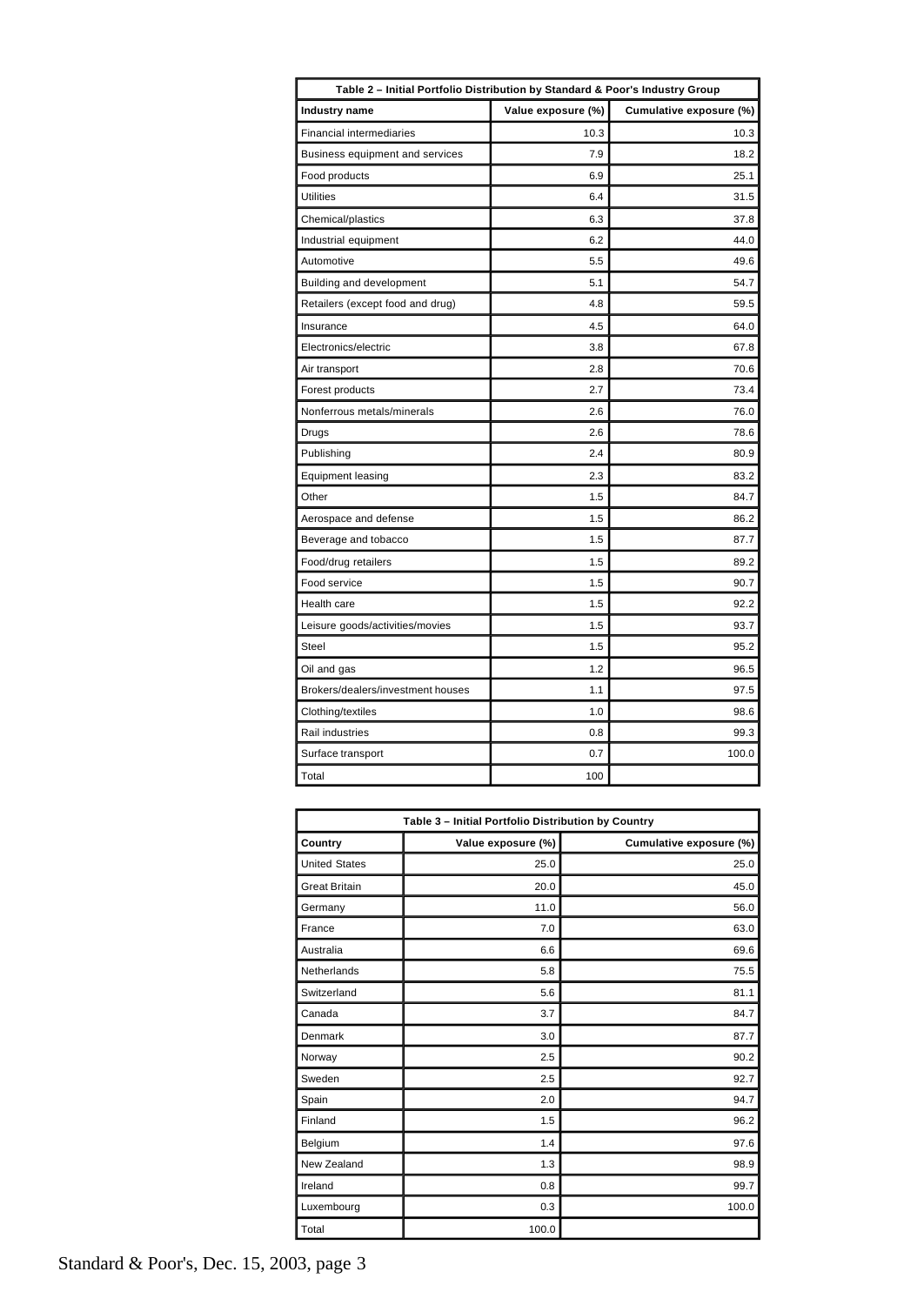| Table 4 - Initial Portfolio Distribution by Ratings |                    |                         |  |  |
|-----------------------------------------------------|--------------------|-------------------------|--|--|
| Standard & Poor's equivalent rating                 | Value exposure (%) | Cumulative exposure (%) |  |  |
| AAA                                                 | 0.0                | 0.0                     |  |  |
| $AA+$                                               | 1.1                | 1.1                     |  |  |
| AA                                                  | 1.5                | 2.6                     |  |  |
| AA-                                                 | 1.5                | 4.1                     |  |  |
| $A+$                                                | 3.0                | 7.1                     |  |  |
| Α                                                   | 9.9                | 17.0                    |  |  |
| A-                                                  | 3.0                | 20.0                    |  |  |
| BBB+                                                | 15.2               | 35.2                    |  |  |
| <b>BBB</b>                                          | 41.7               | 76.9                    |  |  |
| BBB-                                                | 23.1               | 100.0                   |  |  |
| Total                                               | 100.0              |                         |  |  |

#### **Replenishment**

Deutsche Bank will be able to replenish the repaid or prepaid reference obligations only to the extent that they do not lead to a deterioration in the overall credit quality of the portfolio, as measured by Standard & Poor's trading model. That is, the replacement can be made only if the credit rating on the reference portfolio following the replacement (calculated in accordance with Standard & Poor's trading model) is 'BBB' or higher; or if the rating on the reference portfolio is lower than 'BBB', it must not be lower than it was immediately before the replacement.

In addition, a replacement must not cause a breach of the initial reference portfolio criteria (see table 1); or if the reference portfolio is already in breach of the criteria, the replacement must not worsen the extent of non-compliance. Deutsche Bank does not have the right to remove reference obligations from the reference portfolio. Additionally, there is no obligation upon Deutsche Bank to remove reference obligations that no longer comply with the initial reference portfolio criteria.

#### **Credit Evaluation**

The primary credit risk to investors is linked to the reference portfolio, which is a function of the probability of company events arising in respect of senior debt of the companies in the reference portfolio and the recovery value of that senior debt. The credit evaluation therefore involves:

- $\leq$  Determining the probability of company events arising in the reference portfolio using Standard & Poor's CDO Evaluator (see explanation below);
- $\epsilon$  Determining the recovery value of the senior debt of the companies in the reference portfolio; and
- $\leq$  Determining the required protection amount, taking into account the probability of experience of company events, the recovery value, and the notional amount of the reference portfolio.

### **Determining Probability of Default**

Standard & Poor's has estimated the probability of company events arising in respect of senior debt of the companies within the reference portfolio by comparing the rating on each company and maturity term of each obligation in the portfolio with a set of default probability assumptions based on Standard & Poor's report, 'Ratings Performance 2002: Default, Transition, Recovery, and Spreads' (see Related Research). The proprietary tool that Standard & Poor's uses to undertake this analysis is called CDO Evaluator. For this portfolio, Standard & Poor's estimated stressed default rate is 4.19% at the 'BBB' rating level. The stressed default rate is then adjusted by applying recovery value assumptions to derive the net default rate and the required protection amount, as described below.

Note, the 'Ratings Performance 2002: Default, Transition, Recovery, and Spreads' report contains data on the performance of all Standard & Poor's ratings on companies over time, including the default experience of companies at each rating category, and rating changes on companies over time for each rating category. Investors should note, however, that the reference portfolio is a very small subset of the total universe of ratings Standard & Poor's assigns to companies around the world. The reference portfolio may not perform in the same way as the total ratings portfolio in Standard & Poor's corporate default study.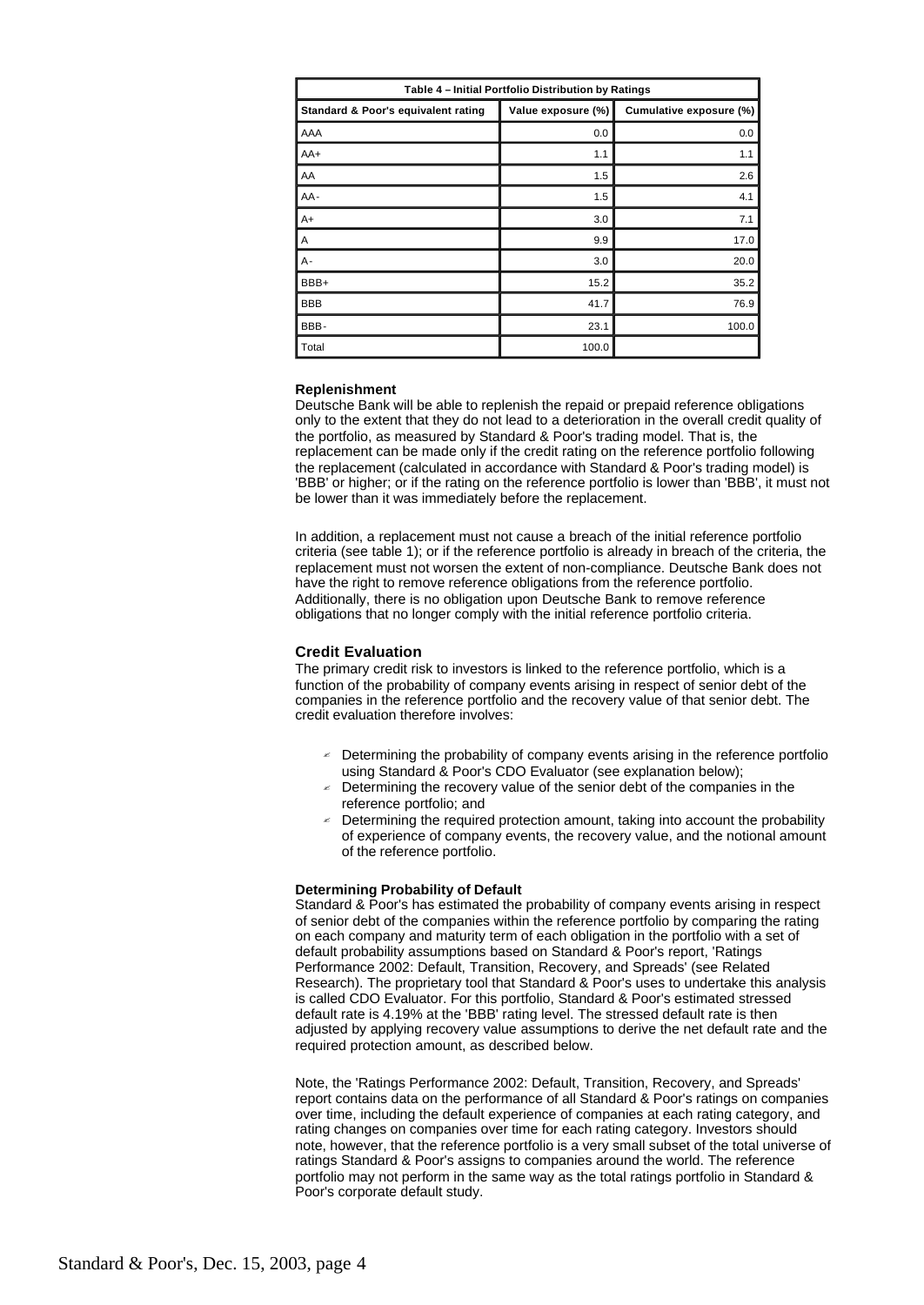#### **Recovery Value**

Recovery value assumptions used by Standard & Poor's depend on a combination of factors, including market liquidity/recovery data, bankruptcy laws, ranking of obligations, type of obligations, valuation method, and valuation date. Standard & Poor's also takes into account the sale and work-out processes used by Deutsche Bank in determining recovery rates following company events.

Standard & Poor's has assumed an average recovery value for this initial reference portfolio of 36.58%. This implies an estimated average loss of 63.42% for each company event. This initial weighted average recovery value of 36.58% can change due to replenishment and subsequent changing of the pool distribution.

#### **Standard & Poor's Required Protection Amount**

The reference portfolio is much larger than the face value of the notes to be issued. This risk is addressed in Standard & Poor's rating in that the protection amount required to achieve the 'BBB' rating on the notes has been calculated on the size of the reference portfolio and not on the issue amount of the notes.

Once the reference portfolio's stressed default rate and recovery value are determined, it is then possible to calculate the net loss that the reference portfolio may suffer in a stressed environment commensurate with the credit rating sought. The estimated net loss rate, and therefore the required protection amount, is calculated as follows:

Estimated net loss rate = Stressed default rate x (100% - recovery value)

 $= 4.19\% \times (100\% - 36.58\%)$ 

 $= 4.19\% \times 63.42\%$ 

 $= 2.66%$ 

Required protection Amount = Notional amount of reference portfolio x Estimated Net Loss Rate

 $=$  A\$2.0 billion x 2.66%

 $=$  A\$53.2 million

Based on the general approach above, the protection amounts for the initial reference portfolio that are required to achieve different rating levels on the notes have been calculated by Standard & Poor's, and are shown in table 5.

| Table 5- Standard & Poor's Required Protection Amounts at Different Rating Levels |                                                                  |                                                    |  |
|-----------------------------------------------------------------------------------|------------------------------------------------------------------|----------------------------------------------------|--|
| Rating on<br>notes                                                                | Minimum required protection amount<br>(% of reference portfolio) | Minimum required protection<br>amount (mils. \$A)* |  |
| AAA                                                                               | 4.57                                                             | 91.4                                               |  |
| $AA+$                                                                             | 4.29                                                             | 85.8                                               |  |
| AA                                                                                | 3.65                                                             | 73.0                                               |  |
| AA-                                                                               | 3.49                                                             | 69.8                                               |  |
| $A+$                                                                              | 3.33                                                             | 66.6                                               |  |
| Α                                                                                 | 3.22                                                             | 64.4                                               |  |
| $A -$                                                                             | 3.06                                                             | 61.2                                               |  |
| BBB+                                                                              | 2.78                                                             | 55.6                                               |  |
| <b>BBB</b>                                                                        | 2.66                                                             | 53.2                                               |  |
| BBB-                                                                              | 2.25                                                             | 45.0                                               |  |
| BB+                                                                               | 1.71                                                             | 34.2                                               |  |
| BB                                                                                | 1.53                                                             | 30.6                                               |  |
| BB-                                                                               | 1.43                                                             | 28.6                                               |  |
| *Based on A\$2.0 billion reference portfolio.                                     |                                                                  |                                                    |  |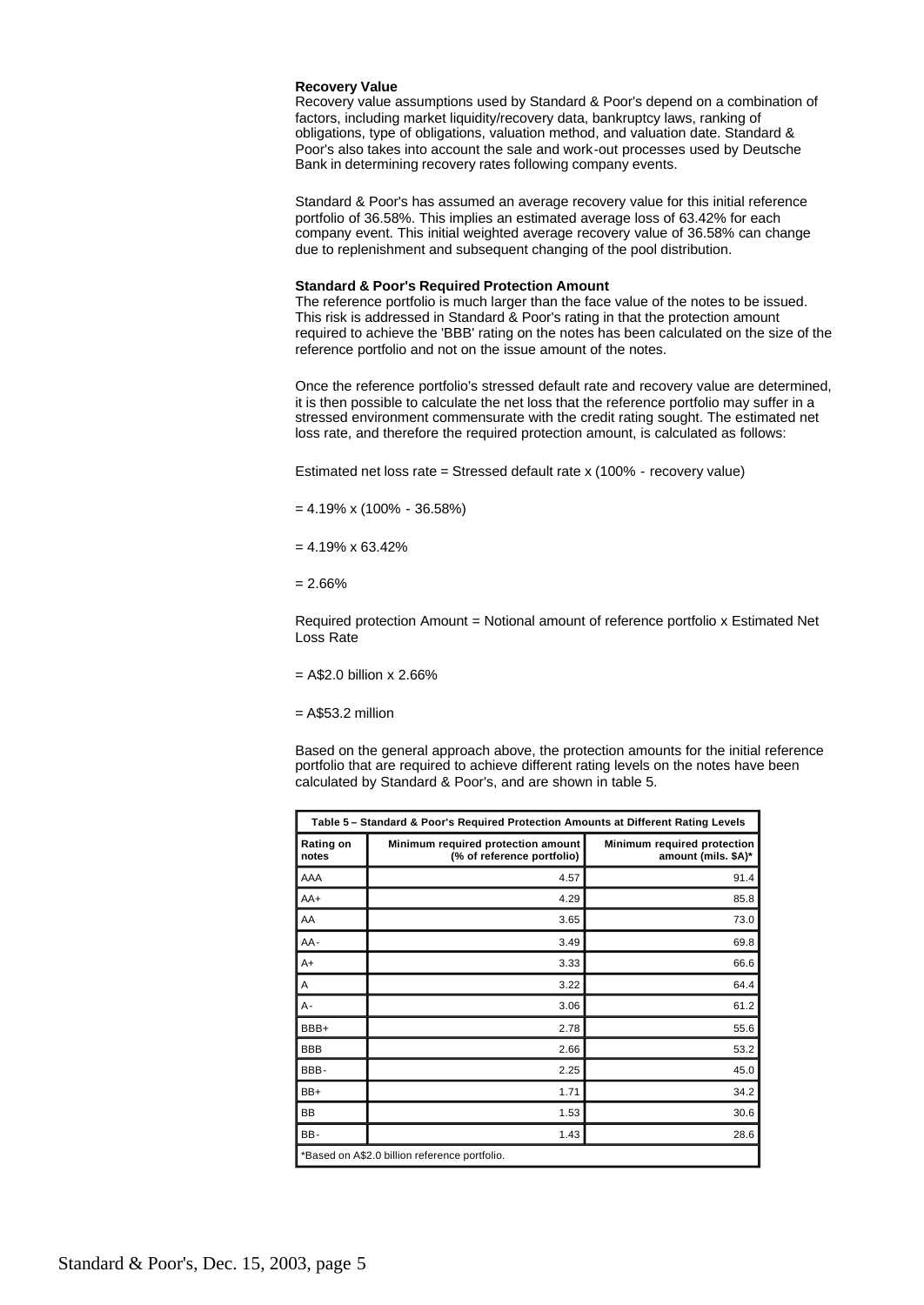It is a condition of the rating on the notes that the protection amount must be available to absorb losses on the reference portfolio before any losses can be allocated to investors. At the issue date, the actual protection amount to be provided under the portfolio agreement with Deutsche Bank was A\$67.0 million, which is A\$13.8 million (0.69% of the reference portfolio) more than the minimum protection amount required by Standard & Poor's to support the 'BBB' rating on the notes. Setting a protection amount in excess of the minimum required level is a feature of the notes that provides for enhanced stability of the 'BBB' rating on the notes over time. The excess protection amount serves to buffer the rating on the notes against any loss amounts that may arise from company events in the reference portfolio.

### **Rating Surveillance**

A number of events can lead to the rating on the notes being revised after the initial rating date. These include:

- $\leq$  Changes to the credit ratings on the companies in the reference portfolio;
- $\leq$  If there are company events in the reference portfolio, and any resulting losses impact the protection amount such that the remaining protection amount is lower than that required on the reference portfolio for a 'BBB' rating level on the notes at that time; and
- $\le$  Changes to the credit rating on Deutsche Bank.

As long as the notes remain outstanding, the remaining actual protection amount needs to exceed Standard & Poor's estimation of the required protection amount at a given rating level to maintain that rating on the notes. Standard & Poor's will recalculate the required protection amount on a regular basis, as the term to maturity shortens, as ratings in the reference portfolio change, and if companies in the reference portfolio suffer a company event and loss amounts in relation to those companies are calculated and applied to reducing the protection amount. If the actual remaining protection amount is less than Standard & Poor's estimation of the required protection amount, the rating on the notes will be lowered. Equally, it is possible that if the actual remaining protection amount is greater than Standard & Poor's estimation of the required protection amount, the rating on the notes may be raised.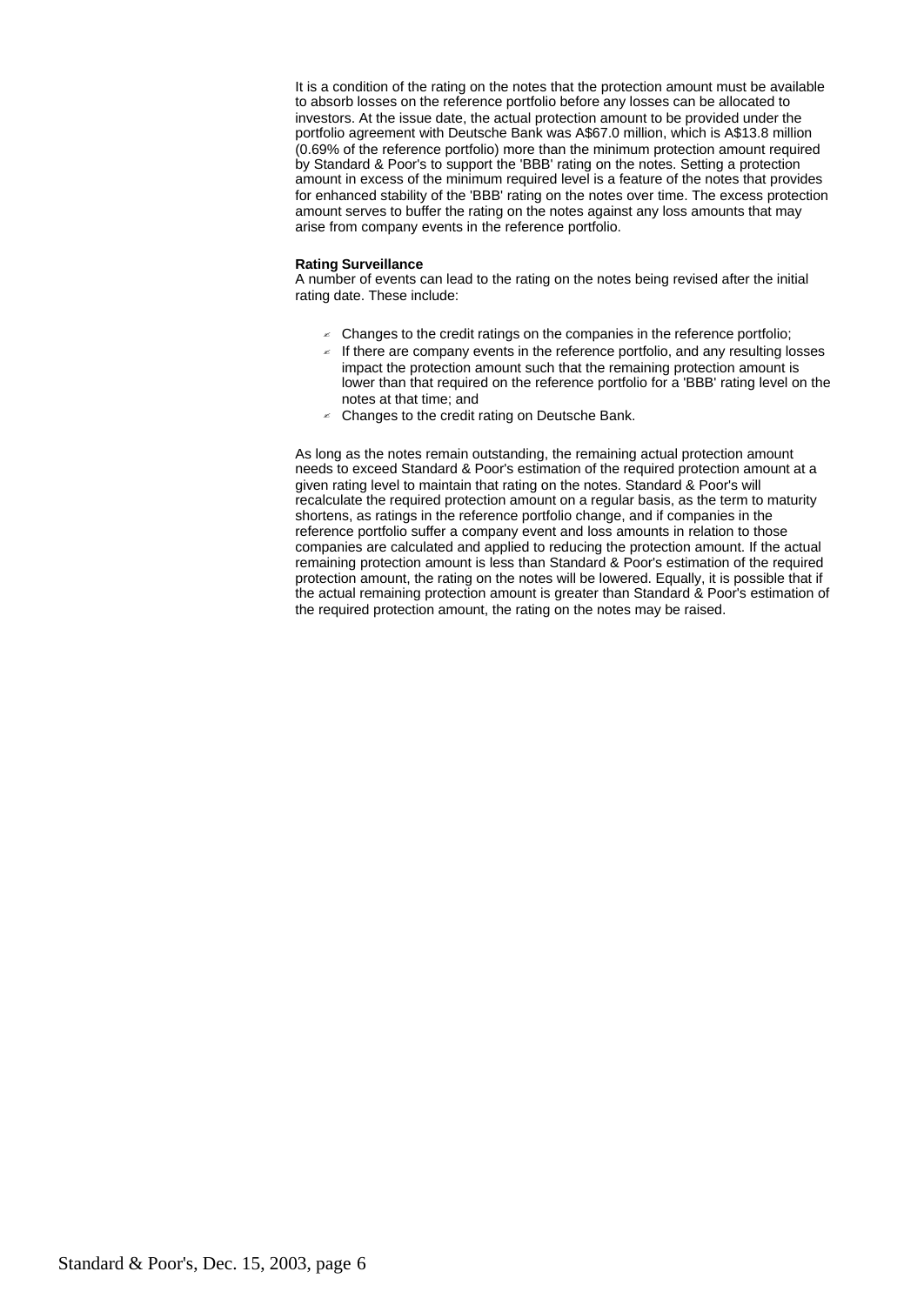# **Structural Review**

#### **Transaction Structure**

The following chart illustrates the transaction structure.

# **Nexus Bonds Limited Portfolio Linked Floating Rate Notes Transaction Structure**



#### **How Will Nexus Pay Interest and Repay Principal to Investors?**

In return for Nexus, and hence investors, taking the exposure to the credit risk on the senior debt of the companies in the reference portfolio, Nexus will receive a quarterly premium under the portfolio agreement.

On the day that the notes were issued, Nexus invested the note issuance proceeds in a deposit account held with Deutsche Bank. Nexus will earn sufficient income from the interest paid by Deutsche Bank on the deposit account, and the premium paid by Deutsche Bank under the portfolio agreement, to pay quarterly interest due on the notes, and the other fees and expenses in full and on time.

If there are company events in the reference portfolio and the cumulative losses from these exceed the sum of the protection amount and the note issue amount (in aggregate A\$137.0 million), then the notes will be subject to early redemption with investors receiving no return of principal (see Early Redemption of Notes). Where cumulative losses exceed the A\$67.0 million protection amount but are less than A\$137.0 million, the face value of the notes will be reduced at maturity to the extent of those excess losses, and investors will receive an accordingly reduced principal return at maturity. The probability of this occurring is consistent with the 'BBB' rating assigned to the notes.

As long as the cumulative losses on the reference portfolio do not exceed A\$137.0 million (equal to 6.85% of the reference portfolio), investors will continue to receive interest on the full face value of the notes until maturity. This feature of interest entitlement on the notes ensures that investors will continue to receive quarterly interest on the full face value of the notes until maturity, if cumulative losses on the reference portfolio exceed the 'BBB' rated protection amount provided under the portfolio agreement (subject to maximum losses of A\$137.0 million).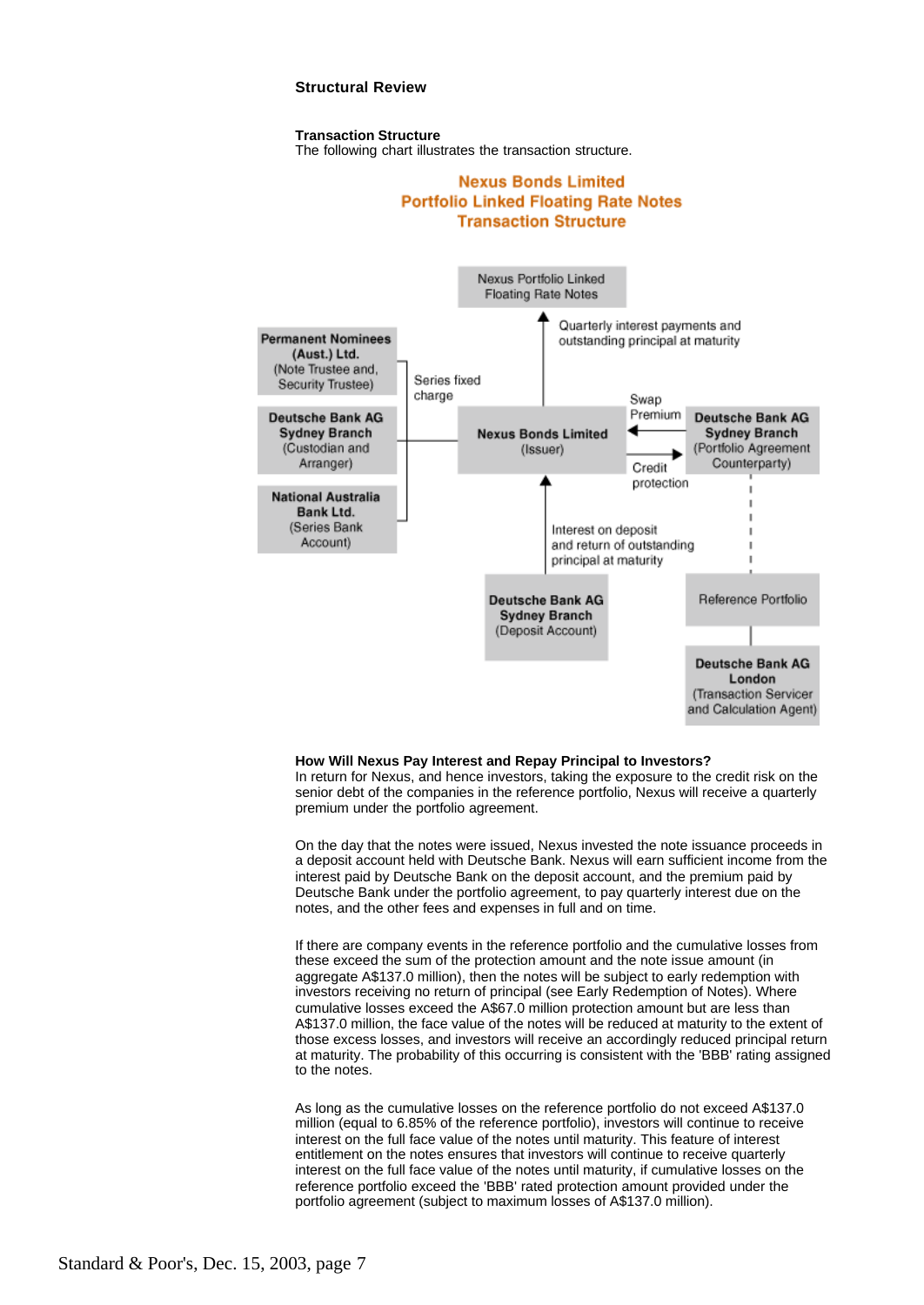In essence, the payment of interest on the notes until maturity is supported by a protection amount of just under A\$137.0 million, or 6.85% of the reference portfolio amount, which is more than the A\$53.2 million (2.66% of the reference portfolio amount) required by Standard & Poor's to achieve the 'BBB' rating on the notes. If cumulative losses do exceed this maximum amount, the notes will be subject to early redemption, with investors receiving only the accrued interest through to the date of redemption.

Under a separate agreement, Deutsche Bank has undertaken to pay all of Nexus' expenses, other than the interest on the notes, if Nexus has insufficient funds to pay those expenses and an event of default has not occurred.

#### **Company Events**

During the term of the notes, companies in the reference portfolio may default giving rise to a company even. A company event occurs only if a company:

- ? Becomes insolvent or bankrupt; or
- $\le$  Fails to pay within any applicable grace period at least A\$10,000 (or its equivalent) on the reference portfolio obligation originated by Deutsche Bank, or at least US\$1 million (or its equivalent) on any other borrowed money obligations of the reference companies.

Following the occurrence of a company event, Deutsche Bank has up to 60 business days to deliver a notice of advice to Nexus. This period enables Deutsche Bank to monitor the status of the company event, such that if full payment is made by the reference company of any unpaid amounts, then all notices in relation to that company event are rescinded. Consequently, it will be deemed that no company event occurred. However, if Deutsche Bank has delivered a company event notice to Nexus and it has not been cured within the 60 business-day period, Deutsche Bank will provide a written confirmation from a firm of independent accountants to Nexus that a company event has occurred in relation to a company in the reference portfolio. Full confidentiality is maintained, such that at no stage is the company name disclosed to Nexus.

#### **Calculation of Loss Upon a Company Event**

Upon occurrence of a company event, the relevant Deutsche Bank branch servicer commences work-out procedures with the defaulting obligor in respect of the specific obligation owed to Deutsche Bank. Such work-out processes, which may include the sale of the relevant obligation, are conducted under Deutsche Bank's loan servicing standards. Subject to the 60 business-day review period for determining the final status of the company event, the recovery value of the obligation is determined as the amount recovered at the end of the work-out and sale process, calculated as a percentage of principal outstanding for the debt obligation as at the date of the company event.

# **Protection Amount**

The actual protection amount is A\$67.0 million, or 3.35% of the aggregate value of the reference portfolio. This is A\$13.8 million (0.69% of the reference portfolio) more than the level required by Standard & Poor's to achieve the 'BBB' rating on the notes (see "Standard & Poor's Required Protection Amount"). The protection amount means that if there are company events in the reference portfolio and the cumulative loss calculated in respect of those company events is less than or equal to A\$67.0 million, then Deutsche Bank will not be entitled to make a claim on Nexus for loss. As such, investors will not be exposed to calculated losses on the reference portfolio up to this amount. If, however, during the term of the notes there are company events and the cumulative loss in respect of those events exceeds the A\$67.0 million protection amount, then Deutsche Bank is entitled to claim only those loss amounts that exceed the protection amount, up to a maximum of A\$70 million, or 100% of the initial note issue amount deposited into the deposit account.

# **Reliance on Deutsche Bank**

In addition to direct financial obligations under the deposit agreement and the portfolio agreement, Deutsche Bank entities also provide several critical supporting roles in this transaction, including those of arranger, custodian, transaction servicer, reference obligation servicers, operating agent, and calculation agent under the portfolio agreement. For example, if there is a company event in the reference portfolio, Deutsche Bank, as obligation servicer, conducts all work-out and sale arrangements by which the loss amount percentage for that entity is determined.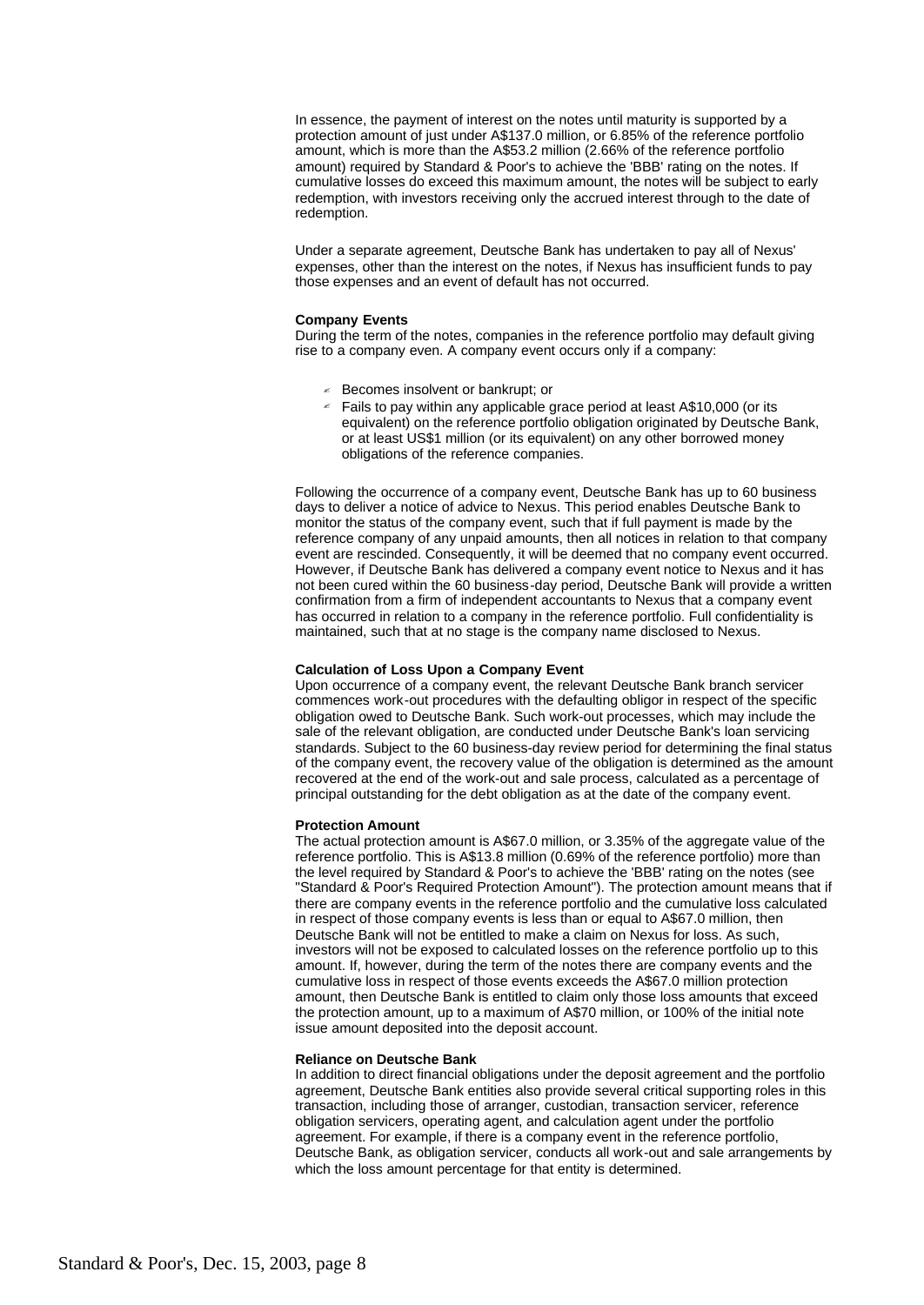#### **Early Redemption of Notes**

The notes may be redeemed early if:

- $\leq$  Cumulative losses arising from company events on the reference portfolio exceed A\$137.0 million as the aggregate of the protection amount and the note issue amount;
- $\le$  There is a change in the interpretation of law or a change of law that negatively impacts Nexus' ability to meet its obligations to investors and/or Deutsche Bank; or
- There is there is an introduction of, or change to, German law or regulations such that there is a material reduction in the regulatory capital adequacy relief that Deutsche Bank gains from entering into this transaction as the counterparty to the portfolio agreement.

Where early redemption arises from the third event, investors will receive an additional amount equal to the present day value of 2.5% per annum for the period between the early redemption date and the maturity date, calculated on the note balance repayable to investors.

The likelihood of the first instance occurring, in which investors would receive no return of principal, has been fully considered by Standard & Poor's in assigning its 'BBB' rating to the notes. In the latter two instances, if the notes are repaid early, investors may receive less than the initial face value amount of their investment. The likelihood of these events occurring and the impact to investors are not addressed by Standard & Poor's rating.

#### **Events of Default and Enforcement**

Events of default are significant adverse events that may arise within this Nexus series that will or are likely to impair the ability of Nexus to continue to meet its payment obligations in full and on time. These include, inter alia, failure by Nexus to pay any money when due to investors or to Deutsche Bank under the portfolio agreement, an insolvency event in relation to this Nexus series, or any transaction document ceasing to be enforceable in accordance with its terms, or becoming illegal, invalid, or unenforceable. An example of the latter event would be a failure by either Nexus or Deutsche Bank to make any required payment when due under the portfolio agreement, leading to its termination.

Following an event of default, the charge over the secured assets of the series becomes enforceable and the security trustee will convene a meeting of the secured creditors to determine the enforcement action. The secured creditors include the investors, the note and security trustee, and Deutsche Bank as counterparty to the portfolio agreement. The security trustee will not take such actions unless it reasonably believes that it is necessary to do so to protect the interests of the secured creditors.

An event of default in one series of notes issued by Nexus does not become an event of default in any other Nexus series of notes. Furthermore, secured creditors in any one series do not have recourse to the assets of any other series in enforcing their rights against Nexus.

#### **Ranking of Creditors After An Event of Default**

Following an event of default and enforcement, the portfolio agreement is terminated. Deutsche Bank may first recover amounts due in relation to any company events that arose before swap termination and which resulted in (as yet unpaid) loss amounts.

Termination of the portfolio agreement may also lead to early termination payments, or break costs, payable by Nexus to Deutsche Bank. These break costs are based on market shifts in credit spreads and foreign currency rates on the debt obligations in the reference portfolio over time, and may be substantial. Deutsche Bank ranks in priority to investors for its post-enforcement claims, including break costs (if any), except where enforcement has arisen solely because of Deutsche Bank's insolvency or default on its payment obligations in this transaction. In the latter case, Deutsche Bank will rank pari passu with investors for its payment claims.

Standard & Poor's rating assigned to the notes is based on the expected probability that the calculated losses on the reference portfolio will not exceed the required protection amount, and on the probability implicit in Deutsche Bank's 'AA-' long-term rating that it will not default in its obligations in this transaction. However, should either of these events occur, the rating does not address the ultimate return to investors.